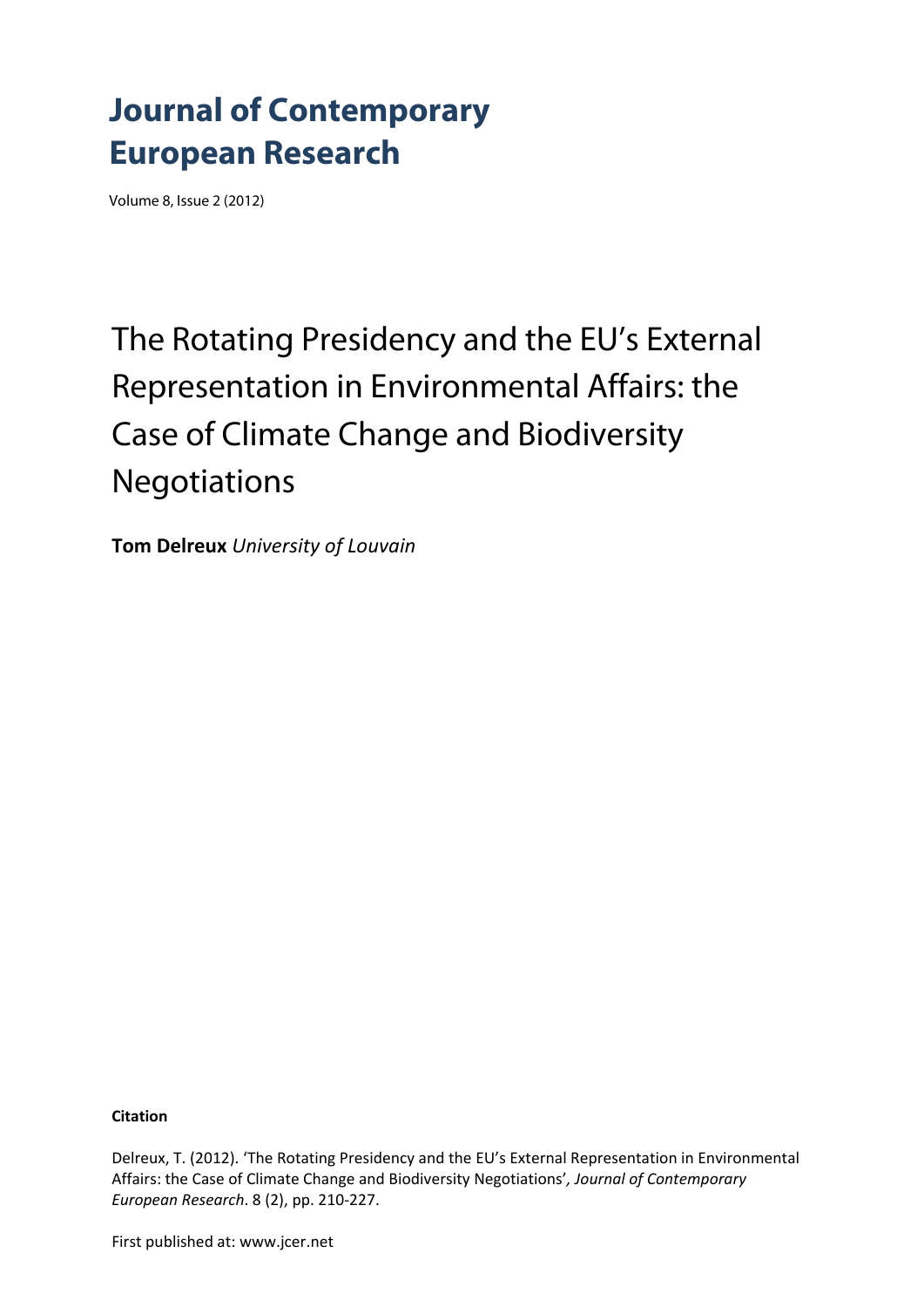## Abstract

This paper examines the role of the rotating Presidency in the external representation of the EU in international environmental negotiations after the entry into force of the Lisbon Treaty. Focussing on two negotiation sessions under the 2010 Belgian Presidency, the biodiversity negotiations in Nagoya (October 2010) and the climate change negotiations in Cancún (December 2010), the paper's aim is fourfold. First, it explains why the entry into force of the Lisbon Treaty has not changed the existing practices with an important role for the rotating Presidency. Second, the paper discusses the developments in the debates on the EU's external representation on environmental matters. Third, it empirically analyses the way the EU was represented in the biodiversity and climate change conferences of 2010. Here, the paper also points at the increasing importance of the so-called 'practical arrangements' that settle the external representation of the EU on the floor, often in a very ad hoc manner. Fourth, the paper describes how the European negotiators in Nagoya and Cancún have dealt with their representation task that generates a tension between expectations coming from the international level and pressures originating at the EU level.

### Keywords

Belgian Presidency; biodiversity negotiations; Cancún climate COP; climate change negotiations; external representation; Nagoya biodiversity COP; rotating Presidency; Treaty of Lisbon

This paper examines the role of the rotating Presidency of the Council of Ministers in the external representation of the European Union (EU) in international environmental negotiations. It argues that even after the entry into force of the Lisbon Treaty the rotating Presidency is still to be taken into account if one wants to understand how the EU conducts international environmental negotiations. This becomes clear from the paper's analysis of the EU's representation in two important international environmental conferences in the second half of 2010, the biodiversity talks in Nagoya and the climate change negotiations in Cancún, where it was the then Belgian Presidency of the Environment Council that led the EU negotiation delegation.

The observation that the Presidency still plays an important role in the EU's external representation in environmental negotiations may come as a surprise, since the intent of the Lisbon Treaty was to diminish the role of the rotating Presidency and to streamline the EU's external representation along the Commission and the newly established actors such as the permanent president of the European Council (Article 15 TEU), the High Representative of the Union for Foreign Affairs and Security Policy (Article 27(2) TEU), the European External Action Service and even the EU delegations (Article 221 TFEU) (Laatikainen, 2010). The Lisbon Treaty was politically meant to let the EU "speak with a clearer voice on external relations" and in this way "fulfil its potential as global player" (Degrand-Guillaud, 2009, p. 408). Reducing the external role of the rotating Presidency was not only one of the political rationales behind the Lisbon Treaty, nor can any legal reference to the rotating Presidency be found in the external action chapter of the Lisbon Treaty. In this respect, Antonio Missiroli concludes that the Lisbon Treaty "assigns virtually no role in the domain of external action" to the Presidency (2010, p. 430).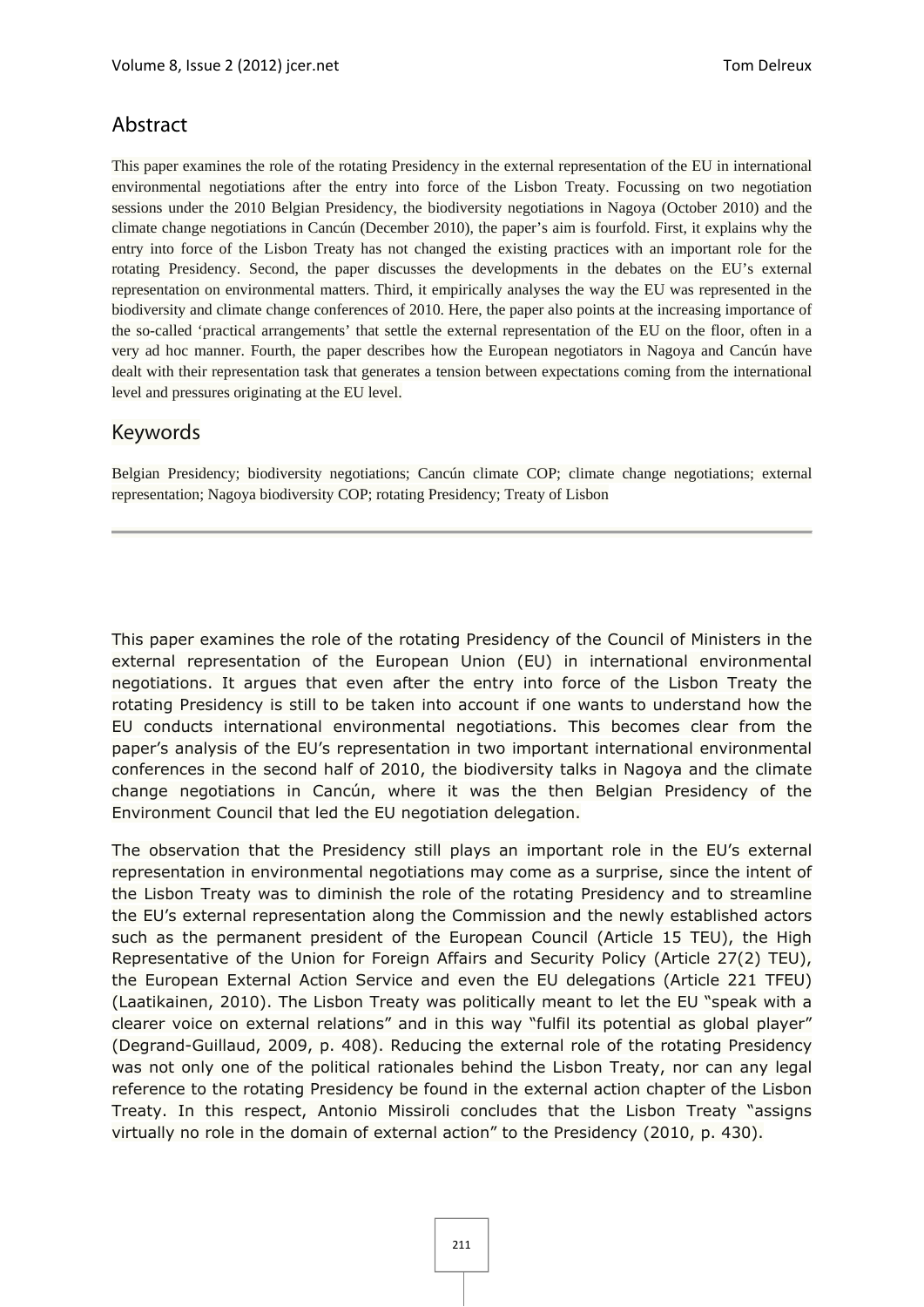This paper, however, argues that the rotating Presidency still matters in the EU's external relations, inter alia in the environmental area. To make this claim, it examines the role of the Belgian Presidency of the second half of 2010 in two major international environmental conferences, the 10th Conference of the Parties (COP10) to the Convention on Biological Diversity (CBD) in Nagoya (18-29 October 2010), and the 16th Conference of the Parties (COP16) to the United Nations Framework Convention on Climate Change (UNFCCC) in Cancún (29 November-10 December 2010). Guiding the EU through these international biodiversity and climate change conferences was one of the main challenges faced by the Belgian Presidency (see Delreux and Criekemans, 2012).

The empirical data in the paper is primarily based on interviews with officials who were closely involved in the EU decision-making processes with regard to the biodiversity and climate change conferences, especially from the Belgian Presidency. Furthermore, some semi-confidential documents used in these processes were analysed and the reconstruction of the negotiation processes in Nagoya and Cancún is largely based on the Earth Negotiation Bulletin reports (Earth Negotiation Bulletin 2010a; 2010b).

The paper is structured as follows. It identifies the context within which the Belgian Presidency had to assure the representation of the EU in the environmental domain. It explains why this context was characterised by difficult discussions and interinstitutional tensions in the EU, which ultimately led to a continuation of the existing practices and thus preserved a role for the rotating Presidency. Subsequently, the paper identifies the main negotiation dilemma with which a Presidency is confronted when it represents the EU in international environmental negotiations: how to reconcile the external pressure from the international negotiations to make compromises and the internal pressure from the Member States to defend their interests? The paper then empirically describes the way the EU was represented in Nagoya and Cancún. It shows that the Presidency is not the only EU negotiator, but that the EU's representation maintains being organised under its umbrella. The paper then answers the question how the Belgian Presidency dealt with the two-level-game dilemma in Cancún and in Nagoya, before finally presenting some conclusions.

#### **Setting the scene: The preservation of the status quo as a result of an interinstitutional deadlock**

The question of the EU representation in Nagoya and Cancún was part of a more general debate in the EU on its representation in international environmental negotiations, which was influenced by four factors: (1) the aftermath of the climate change conference in Copenhagen in December 2009; (2) the lack of clarity of the Lisbon Treaty on certain aspects of external representation and the resulting battle between the Council and the Commission; (3) the EU's failure in the beginning of 2010 to reach an agreement on the negotiation arrangement for negotiations on a new mercury treaty; (4) and tensions between generalist decision-makers in the external relations departments and the specialised negotiators in the environmental departments. These four context factors made that the interinstitutional relations in the EU on the question of the external representation in international environmental negotiations were too tense to be able to change the status quo.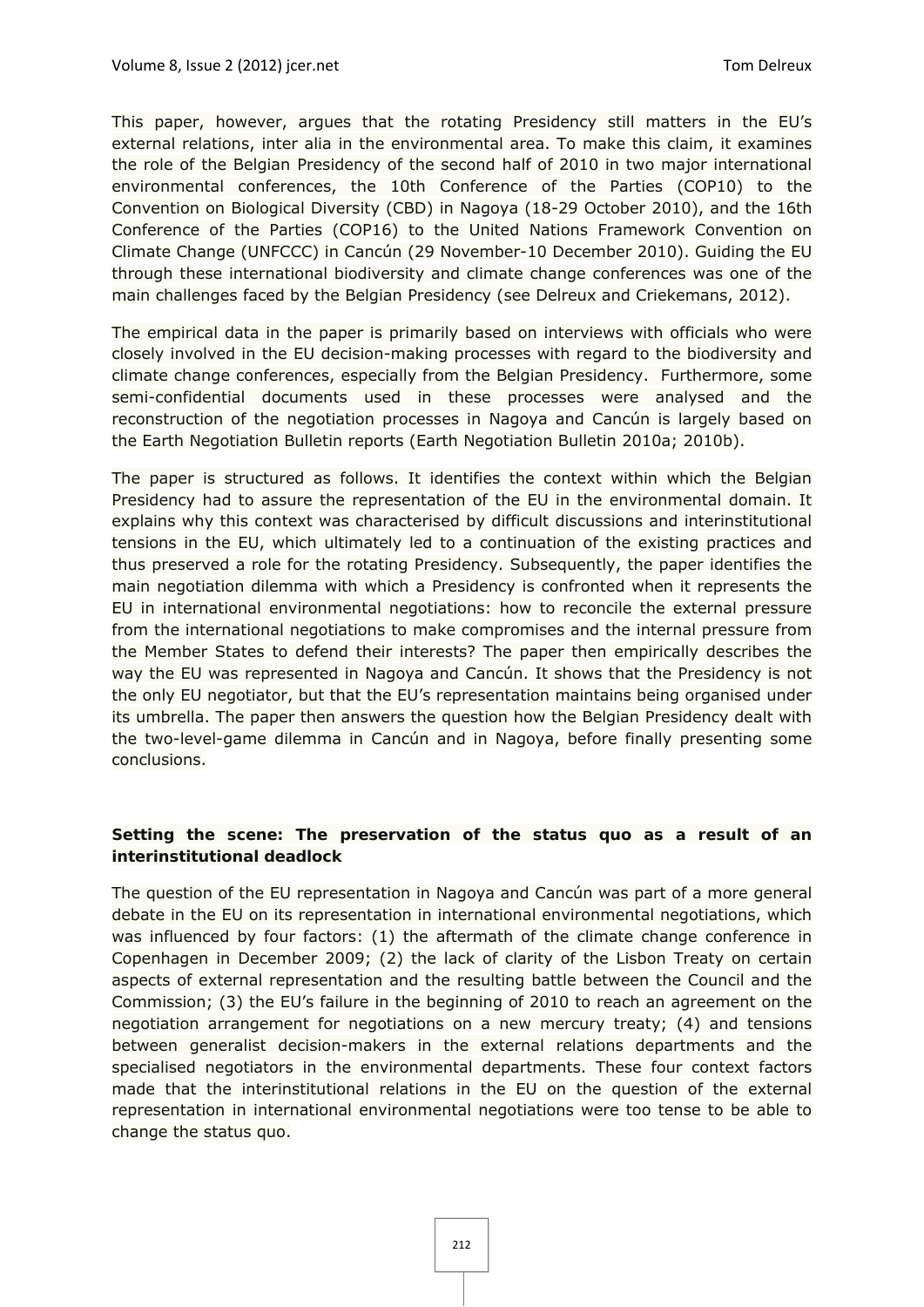#### *The aftermath of Copenhagen*

The climate conference of Copenhagen (COP15) of December 2009 resulted in clear disillusion for the EU, which left Copenhagen with the feeling of being "completely sidelined" (Missiroli, 2010, p. 428), both substantively and procedurally. Substantively, the EU had to accept a deal that was far below its ambitions and expectations. As the EU is traditionally one of the most demanding parties in climate change negotiations, asking for strong – and legally binding – emission reduction targets and for a solid multilateral institutional framework (see Schmidt, 2008; Parker, and Karlsson, 2010), it could not be pleased with the Copenhagen Accord.

Procedurally, the EU was completely left out of the final talks during the last Friday afternoon of the COP, when the US and the major emerging economies drafted the Copenhagen Accord. The EU was indeed "marginalized" at those decisive moments of the COP (Curtin, 2010, p. 1). This is often related to the multiplicity of European leaders who wanted to play a role in these negotiations (Emerson et al., 2011). Indeed, neither the President of the European Commission, José Manuel Barroso, nor the – at that time still rotating – Swedish President of the European Council, Fredrik Reinfeldt, were able to play their role as sole European spokespersons. Hence, the image that left from the Copenhagen COP was one of too many European politicians hampering each other and preventing the EU from speaking in a coherent way. It is in this situation of "post-Copenhagen blues" (Spencer et al., 2010, p. 3) that the EU faced new international environmental negotiations on biodiversity and climate change in the second half of 2010, and that the question on the EU representation popped up again.

#### *The Lisbon Treaty, grey zones and inter-institutional battles*

As mentioned, the Treaty of Lisbon introduces a couple of institutional innovations, aiming to streamline the EU's external action. However, many of the provisions on the EU's external relations representation remain rather vague. For example, Article 218(3) TFEU mentions a "Union negotiator" or the "Union's negotiating team" without detailing the exact composition of such a negotiation arrangement. Particularly in areas of shared competences such as environmental policy, the Treaty of Lisbon – just like its predecessors – does not tackle the question of EU representation. European Treaties (currently the Lisbon Treaty) only deal with the decision-making and the representation of the EU as far as matters of EU competences are concerned. However, the entirety of the EU representation understood as "the representation of the EU and its Member States", in cases of shared competences and mixed agreements leaves room for political interpretation. These are the grey zones of the Treaty of Lisbon.

They have led to interinstitutional battles between the Commission and the Council in which these institutions attempted to specify the practical implications of the new legal framework. The main reason is that European institutions, after the entry into force of a new treaty, aim to maximise their powers by claiming those areas that leave room for political interpretation. Against that background, the Commission considered the underlying idea that the Lisbon Treaty should increase the coherence of the EU's external relations as an argument to claim a larger role for itself, even when shared competences are at stake. In addition, it argued that giving more representation power to the Commission was the only way to establish what the EU was said to have missed in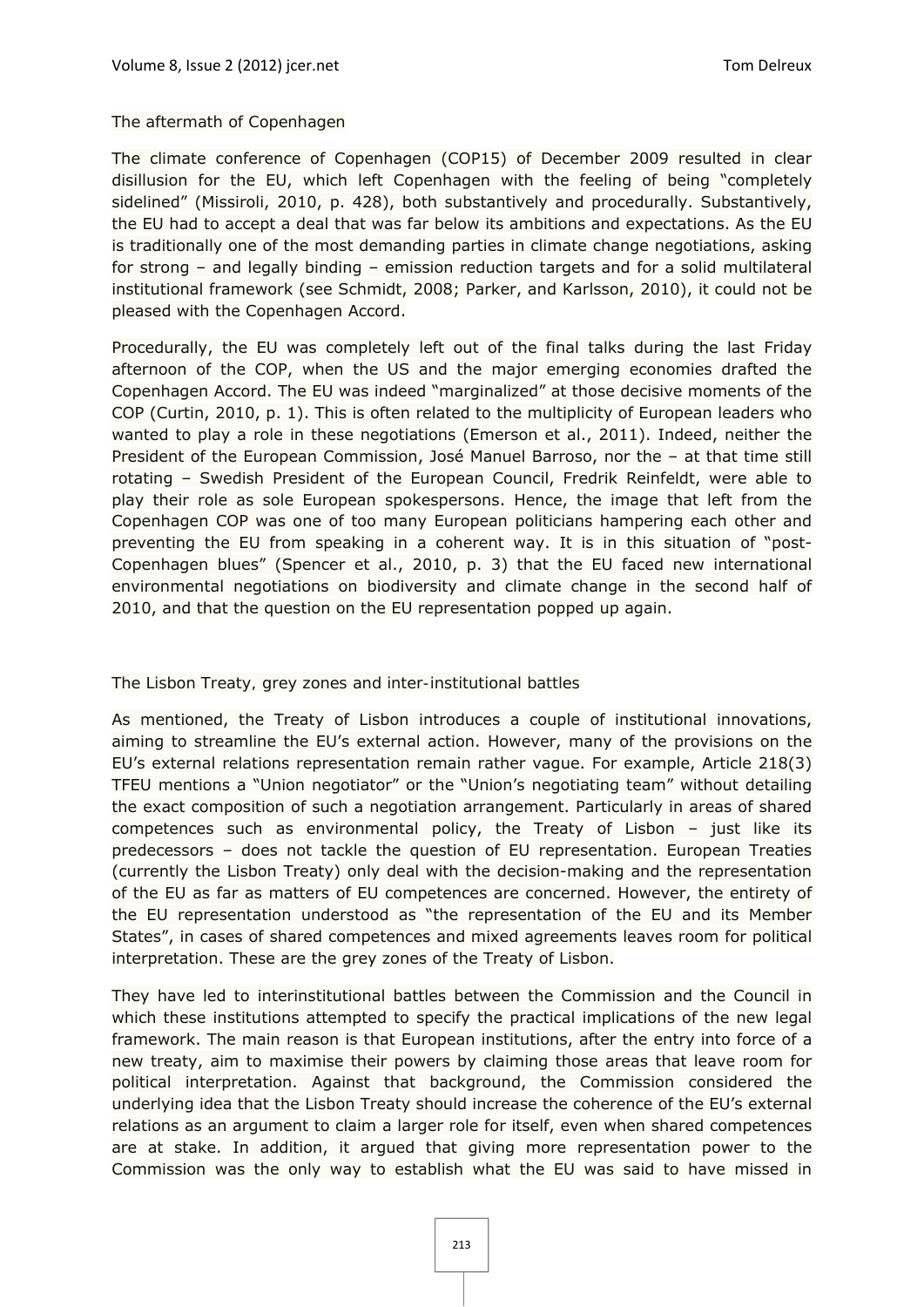Copenhagen: a more coherent voice at the international level. In the first months of 2010, the Commission not only recommended full negotiation mandates to the Council for international environmental negotiations, but also proposed practical negotiation arrangements that left practically no room for the rotating Presidency. Moreover, the Commission is said to have done so in a very dogmatic and assertive way, which generated a reaction among the Member States going in the opposite direction (Corthaut and Van Eeckhoutte 2012). The Commission's request backfired, Member States reacting in an equally dogmatic way, and wanting to avoid any area of that grey zone being occupied by the Commission. This all led to a complete standstill in the beginning of 2010 under the Spanish Presidency. The Belgian Presidency during the second half of the year had to overcome this battle in order to achieve a successful Presidency bringing the Nagoya and Cancún conferences to a good end.

#### *The mercury experience*

The toughest interinstitutional battle in the field of the external representation of the EU in international environmental affairs was certainly the debate on a negotiation mandate for the Commission for the negotiations of a new legally binding instrument on mercury under the auspices of UNEP (United Nations Environmental Programme). Not so much the fact that the Commission made recommendations for a mandate led to highly tense institutional relations, but rather the scope of the proposed mandate. The Commission recommended the Council to grant it a mandate so that the Commission would be the sole EU negotiator on all issues, as it was an international negotiation session touching upon exclusive EU competences (European Commission, SEC (2009) 983 final; followed by other "restricted", i.e. not public, Commission documents in which the Commission's request to be the sole negotiator for all issues was made even much stronger). The coherence argument substantiated the Commission's claim.

The Member States, which were definitely opposed to the competence claim by the Commission, prepared a counterproposal in which they made use of an innovation – and grey zone – of the Lisbon Treaty, namely the possibility to appoint a "Union's negotiating team" (Article 218(3) TFEU, see above). "Restricted" Council documents show that the Council, building on this grey zone, proposed that the Commission and the rotating Presidency would jointly form such a "negotiating team". A consequence of this option was that the Presidency would also be able to negotiate issues falling under EU competences. The Commission interpreted this as a loss of the powers it had won many years ago (namely to be the sole negotiator for the issues falling under EU competences). This interinstitutional battle culminated in the Commission withdrawing its recommendation and leaving the EU without any negotiating mandate for the first Intergovernmental Negotiating Committee (INC) on the new mercury treaty in June 2010. This led to embarrassing situations at the international level in the INC, where the internal division in the EU was extremely clear for its external partners and where coherence seemed to be further away than ever.

Although climate change and biodiversity negotiations are not conducted on the basis of negotiation mandates for the Commission, but on the basis of Council Conclusions (van Schaik, 2010) and without formal authorisation of the Commission, the mercury dossier made the context in which the Belgian Presidency had to guide the EU through the Nagoya and Cancún conferences extremely nervous.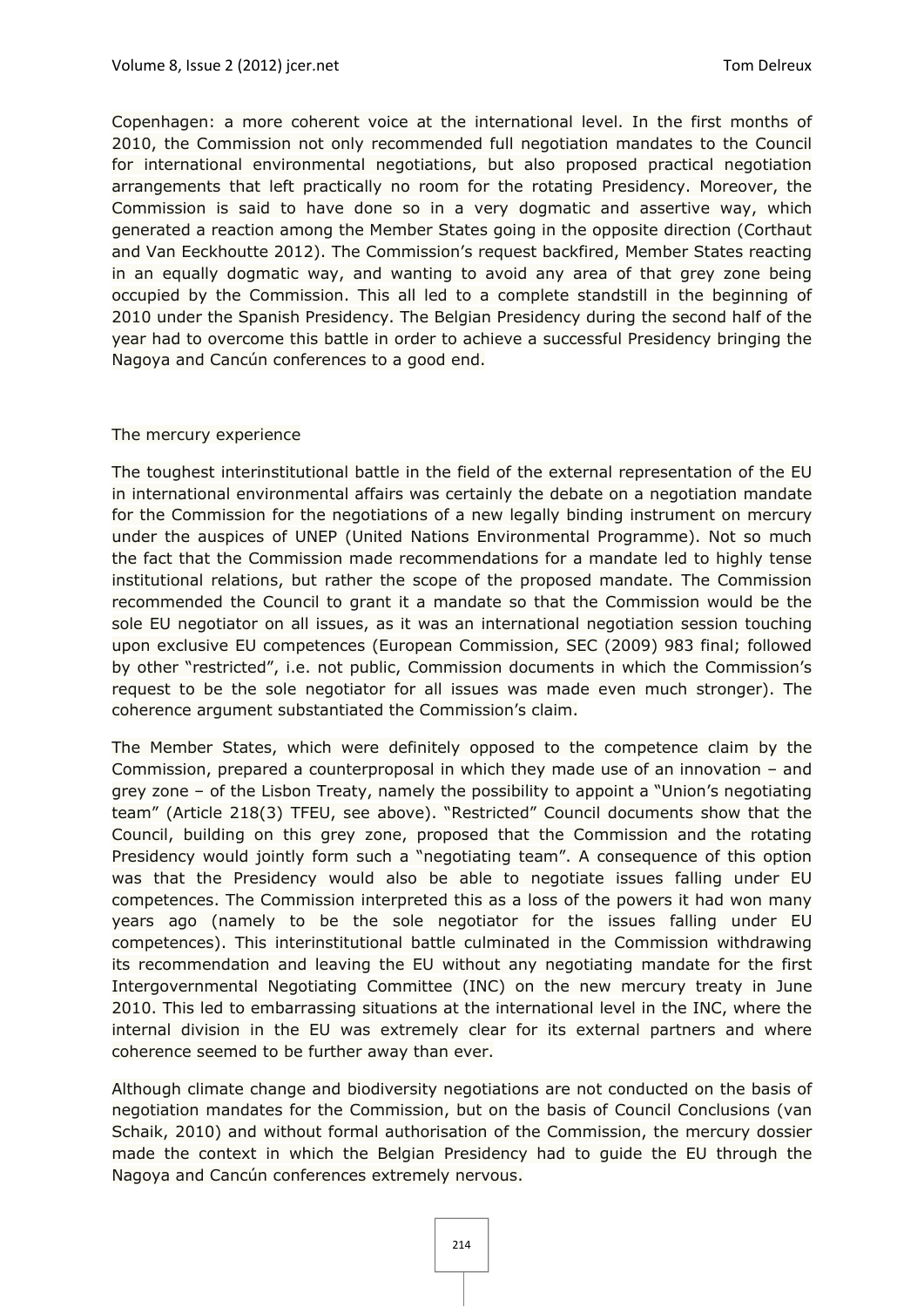#### *Tensions between foreign affairs generalists and environmental negotiators*

The final context-determining elements are the tensions between, on the one hand, generalist decision-makers in the field of external relations and, on the other, the specialised negotiators from the environmental domain. Interview data demonstrates that both in the Commission and in the Belgian Presidency, this tension was clearly present. The generalists (i.e. the entourage of the President and the Secretary-General in the Commission, and the Foreign Affairs Ministry in Belgium) strictly followed a "pro-European", even orthodox path, basically saying that the external representation of the EU should be the Commission's prerogative and that a general cross-sectorial arrangement should be put in place to assure the external representation of the EU on the international scene. Both Commission President Barroso and Belgian Foreign Affairs Minister Steven Vanackere have repeatedly argued for such an arrangement in public interventions (e.g. Barroso in speeches before the European Parliament, or Vanackere in press interviews). With regard to the external role of the rotating Presidency, the Belgian Permanent Representative at the EU stated: "Our ambition is to make sure that the working Presidency no longer has anything to do with external relations by the end of the term" (EUobserver, 20/05/2010).

By contrast, the officials participating in the Council's Working Party on International Environmental Issues (WPIEI), which are the experts conducting the international negotiations on the floor, emphasised that the international reality of international environmental negotiations did not fit within the aspirations of their superiors and that the EU needed pragmatic and flexible negotiation arrangements in order to negotiate effectively. In practice, this means that those environmental negotiators preferred a Presidency-led negotiation arrangement, in which the other Member States and the Commission can be informally involved. Moreover, they argued that a set of general cross-sectorial rules for the EU's external representation was not going to work and that the environmental area was better suited with specific arrangements.

These diverging opinions generated tensions in the Presidency and in the Commission between the world of the negotiators and that of the generalist decision-makers and politicians. The former accused the latter of not understanding how international environmental negotiations work in practice, whereas the latter criticised the former about not being able to give up the status quo and their own specific tasks and jobs. This fourth element originated at the beginning of the Spanish Presidency, but continued to exist during the Belgian Presidency. Interviewees confirm that the fact that, in the runup to the Belgian Presidency, Belgian politicians and Foreign Affairs officials clearly communicated in favour of the Commission approach which created distrust among the environmental experts of the other Member States, who even openly asked what would happen in the international negotiations on the floor when the Belgian Presidency would leave the negotiations to the Commission.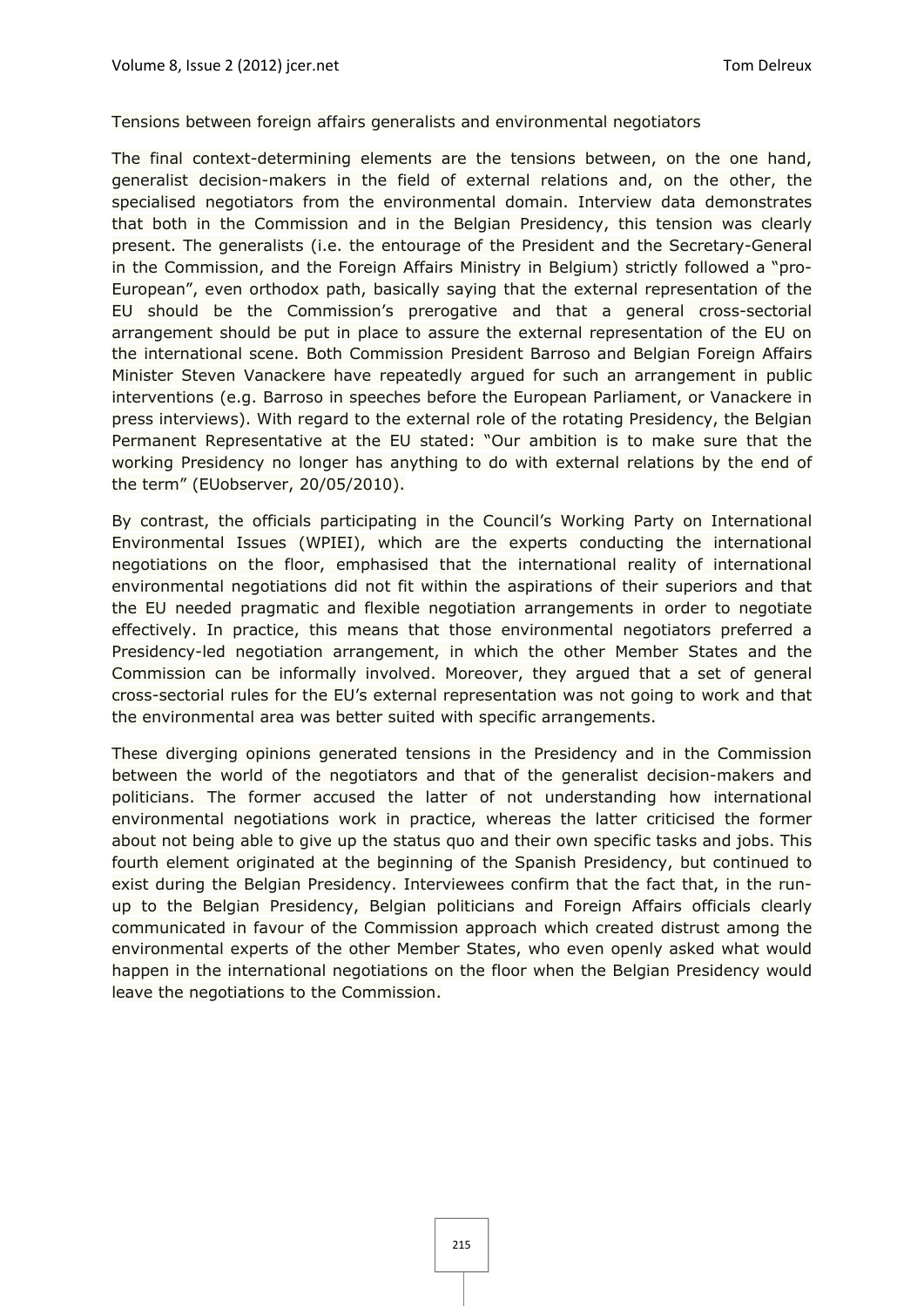#### **Negotiating on behalf of the EU: Finding a balance between external pressure and internal instructions**

When representing the EU internationally, an EU negotiator – here the rotating Presidency – is faced with the challenges that emerge from representing the EU internationally. Indeed, when taking up a representation role, the rotating Presidency must find a balance between two dynamics that may reveal contradictory expectations.

On the one hand, the external representation of the EU in international (environmental) negotiations has an external component, namely being the spokesperson for the EU at the international level. On the other hand, representation also has an internal dimension, as it implies that the EU negotiator acts on behalf of the Member States. Indeed, in biodiversity and climate change negotiations, Member States delegate negotiation authority to a common representative, the Presidency. This delegation is a political choice, since the Treaty does not explicitly foresee a role for the rotating Presidency in representing the EU externally when shared competences are at stake (see above).

The Member State that occupies the rotating Presidency seat of the Council is expected to act loyally and neutrally vis-à-vis the other Member States and thus not to use its "power" as Presidency to realise its own interests. Research on the rotating Presidency indeed shows that Member States tend to put aside their national preferences during the course of their Presidency (e.g. Schout and Vanhoonacker, 2006). The fact that the Presidency is usually characterised as a rather impartial actor – and even an "honest broker" – in the institutional set-up of the EU relates to the fact that its political behaviour is subject to unspoken and informal norms that guide policy-making in the Council (Niemann and Mak, 2010).

Since the Presidency – and with it the task to negotiate on behalf of the other Member States at the international environmental scene – rotates six-monthly, it is likely that the Presidency's behaviour will be influenced by a feeling of reciprocity (Tallberg, 2003): the Belgian Presidency was likely to be aware that one year later another Member State (in casu Poland) would have the same responsibility to conduct the climate change negotiations of Durban and that the next biodiversity conference in 2012 in Hyderabad would be negotiated by the Cypriot Presidency. This awareness reduces the chance that Member States "(mis)use" the Presidency responsibility for their own interests and make that they are supposed to be a rather truthful representative vis-à-vis the Member States. However, this does not mean that the Presidency is always able to do exactly what the other Member States want because the Presidency is also confronted with expectations originating from the international negotiations.

This leads to a situation in which the Presidency is involved in two simultaneous negotiations within the framework of a two-level-game: external negotiations with the international partners and internal negotiations with the EU Member States. The fact that the Presidency finds itself at the crossing of two negotiations generates different – often contradictory – expectations about its behaviour (Delreux, 2011). On the one hand, being involved in the negotiation dynamics at the international level, the Presidency experiences the pressure coming from negotiation partners to agree – and thus to compromise – on an outcome of the COPs on which the EU has to make some concessions on its initial position. On the other hand, the Presidency represents the Member States and their common position. What matters here is that the Presidency ultimately has to get the approval of the Member States on the deal(s) reached at the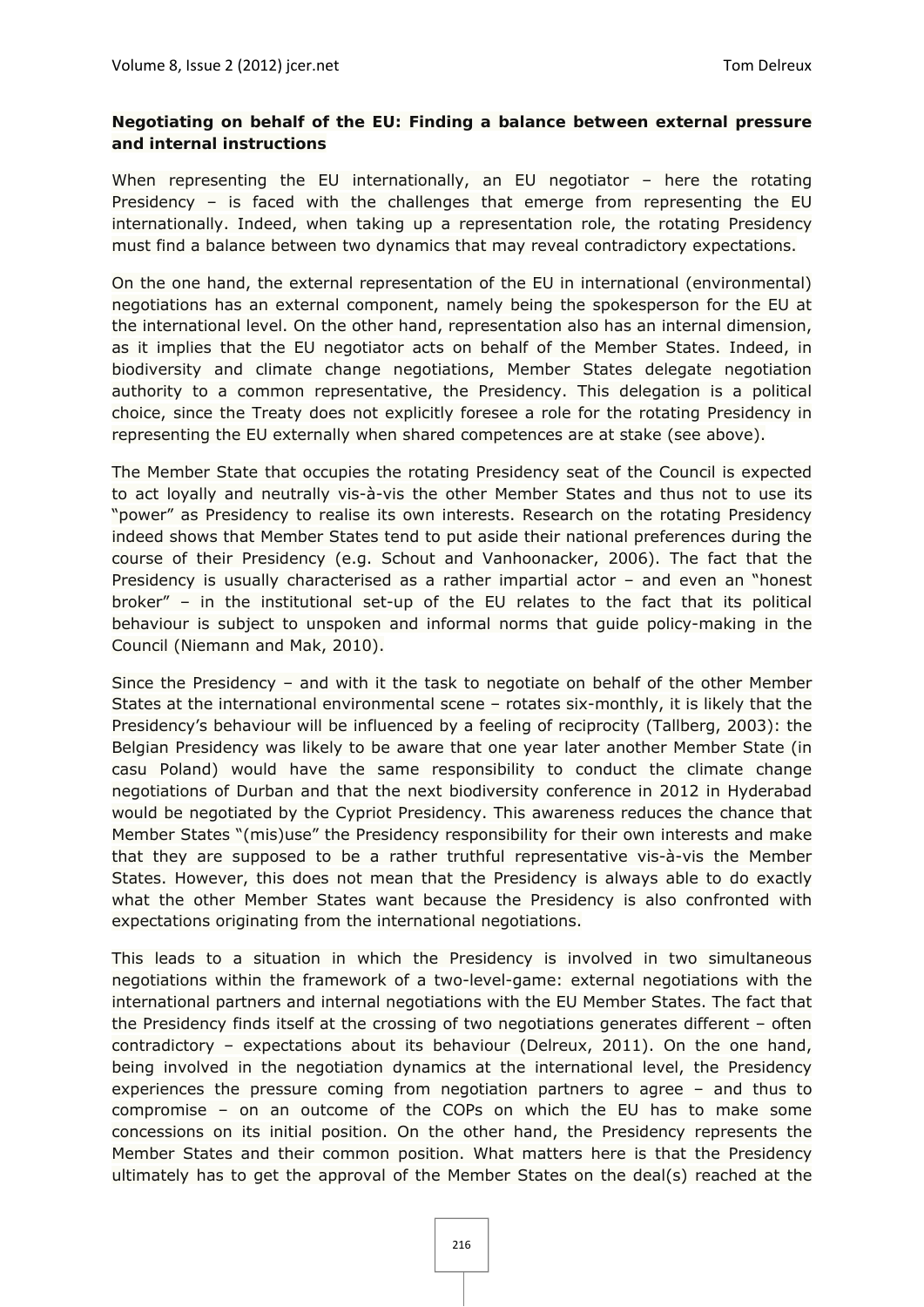international level. Indeed, above all, the Presidency aims to avoid being called back by its Member States, which would imply a loss of face vis-à-vis its external negotiation partners and place blame on the balance of the whole Presidency.

Consequently, the Presidency faces a Janus-like role, as it connects two political processes at different levels, which generate different expectations (Putnam, 1988; Damro et al., 2008). The key question is then how the Presidency deals with such a situation: how far is the Presidency able to engage in the international negotiation process, while still reasonably expecting that Member States will not reject its international commitments afterwards? The delicate trade-off that it constantly has to make is to satisfy the international negotiation partners by making commitments in order to reach an international agreement, while ensuring that the Member States will not blow the whistle on it afterwards.

#### **Practical negotiation arrangements in Nagoya and Cancún**

Before answering the two-level-game question empirically in the next section, the current section first looks at the practical negotiation arrangements used in Nagoya and Cancún. As argued earlier in this paper, the context in the EU on the issue of its external representation in international environmental negotiations at the beginning of the Belgian Presidency in July 2010 was rather tense. Consequently, it quickly became clear that changing the status quo in one or another direction (such as giving a larger role to the Commission, making use of the Union's negotiating team, etc.) was politically not feasible if the EU wanted to avoid a new mercury scenario where its international position and effectiveness was largely put at risk. Therefore, the approach of the Belgian Presidency (at least at the expert level), which had to bring two major international environmental conferences to a good end, was one of a careful continuation of existing practices. Indeed, the highly sensitive context paved the way for an EU negotiation arrangement in Nagoya and Cancún driven and guided by the Presidency. This means that the four context factors, outlined earlier in the paper, meant that even under the Belgian Presidency the existing external role for the Presidency was maintained, although one of the driving principles of the Belgian Presidency was to realise both "the letter and the spirit of the [Lisbon] Treaty", as Belgian Prime Minister Yves Leterme announced in the European Parliament (Belgian Presidency, 2010, p. 6). As the "letter" does not contain anything on the role of the rotating Presidency and the "spirit" calls for more coherence in the external representation, it is clear that this approach of the Belgian Presidency could not be realised because the question was politically too sensitive to be able to change the status quo.

#### *The EU as negotiating party at the biodiversity conference in Nagoya*

Besides taking decisions on about 40 technical issues (e.g. on marine environment, biofuels or the link between biodiversity and climate change), the main aim – and achievement – of the 10th biodiversity COP in Nagoya was to reach a package deal consisting of three issues (see Earth Negotiation Bulletin 2010a for an overview of the negotiation process and the outcomes of the Nagoya conference). First, after years of negotiations, COP10 resulted in a legally binding agreement on the Protocol on Access and Benefit Sharing ('ABS Protocol' or 'Nagoya Protocol'). This Protocol is about the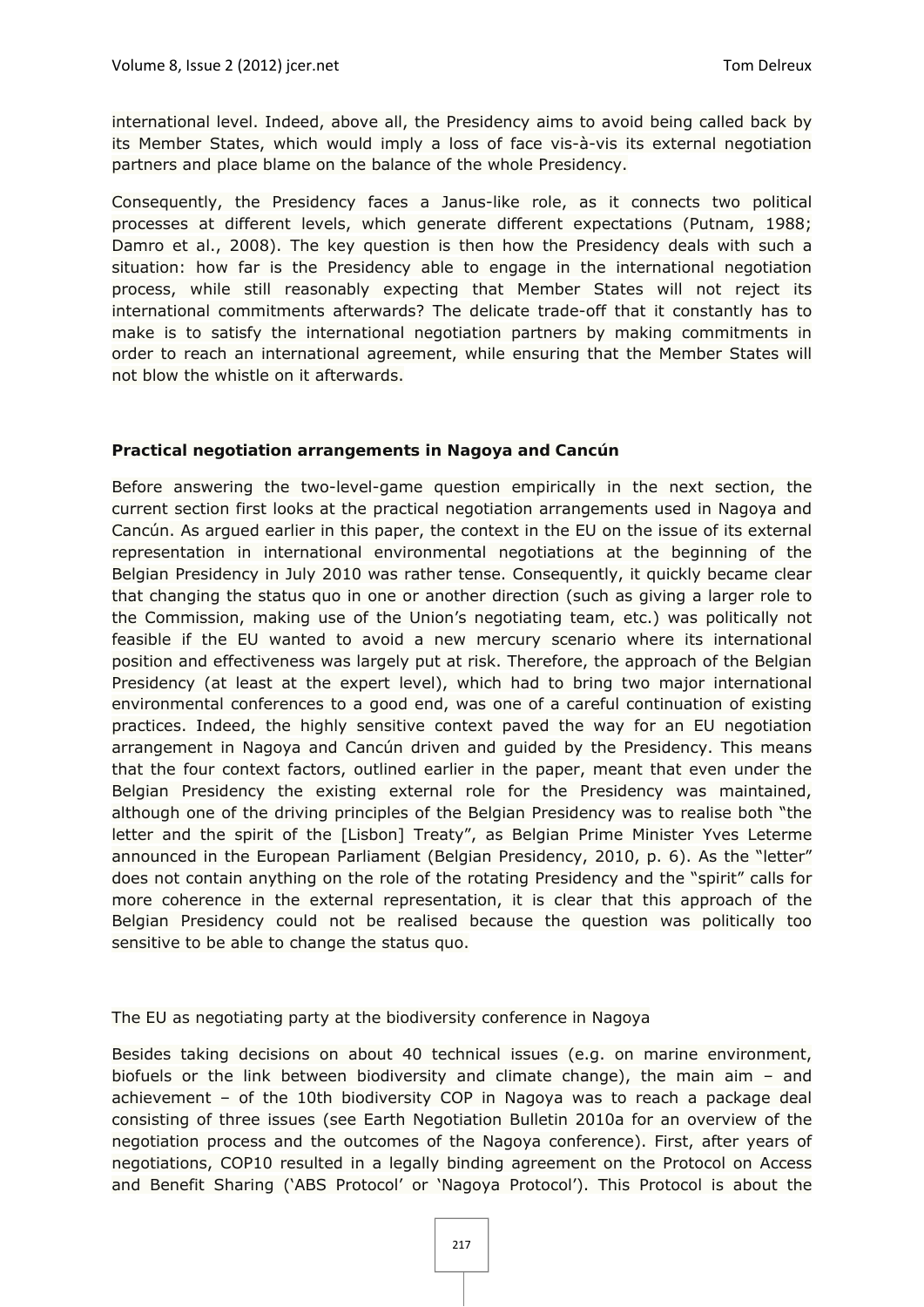equitable access to and distribution of the benefits of the use of genetic resources, setting up a mechanism through which countries that profit from genetic materials (e.g. by making products of it) have to share those profits with the countries where those genetic resources were exploited (see Buck and Hamilton, 2011). Second, a new strategic plan to stop the loss of biodiversity in the ten next years has been adopted. Third, a plan on resource mobilisation, which was closely connected to the strategic plan, has been agreed upon.

Like most international environmental negotiations, the biodiversity COP first met at the level of experts and officials, who were then joined by their ministers for the final days of the second week of the conference. Most day-to-day negotiations take place in so-called "contact groups" at the level of the officials and in "informals" at the level of the ministers. The plenary meetings, by contrast, are usually reserved for making statements and for adopting the final deals at the end of the conference. However, these plenary meetings have the largest visibility, which explains why the practical arrangements settling the EU representation for these sessions is a sensitive issue for the Member States, as will be discussed further. Table 1 gives an overview on who represented the EU during CBD's COP10 in Nagoya.

|                   | <b>Plenary</b>          | contact groups/informals                                                                                                                                     |
|-------------------|-------------------------|--------------------------------------------------------------------------------------------------------------------------------------------------------------|
| official's level  | Presidency              | <b>ABS: Commission</b><br>other $(40+)$ agenda items:<br>$\bullet$<br>most by the Presidency, some<br>by the Commission                                      |
| ministerial level | Presidency + Commission | ABS: Commission, supported<br>$\bullet$<br>by Presidency<br>strategic plan and resource<br>$\bullet$<br>mobilisation: Presidency,<br>supported by Commission |

Table 1: EU representation at the biodiversity COP in Nagoya

Generally speaking, the Belgian Presidency represented the EU during the Nagoya conference. There was, however, one exception. In 2009, when it had become clear that the ABS negotiations would lead to a legally binding Protocol, the Commission had been granted a negotiation mandate by the Council to negotiate this Protocol on behalf of the EU. Indeed, according to the general interpretation of Article 218 TFEU, negotiation mandates are only granted to the Commission if the outcome of the international negotiations is meant to be legally binding. The mandate covered the 8th and the 9th meetings of the 'Ad Hoc Working Group on ABS', which took place in November 2009 and March 2010. It did not include some issues that fell beyond EU competences, such as traditional knowledge and capacity building. Consequently, these issues were negotiated by the Presidency. However, since ABS Ad Hoc Working Groups 8 and 9 – as well as '9 resumed' (in July 2010) – failed to reach an agreement in 2010, the ABS issue was moved to the COP. As the negotiation mandate only covered the ABS Ad Hoc Working Groups, the Council has extended the existing mandate for the Commission to the COP.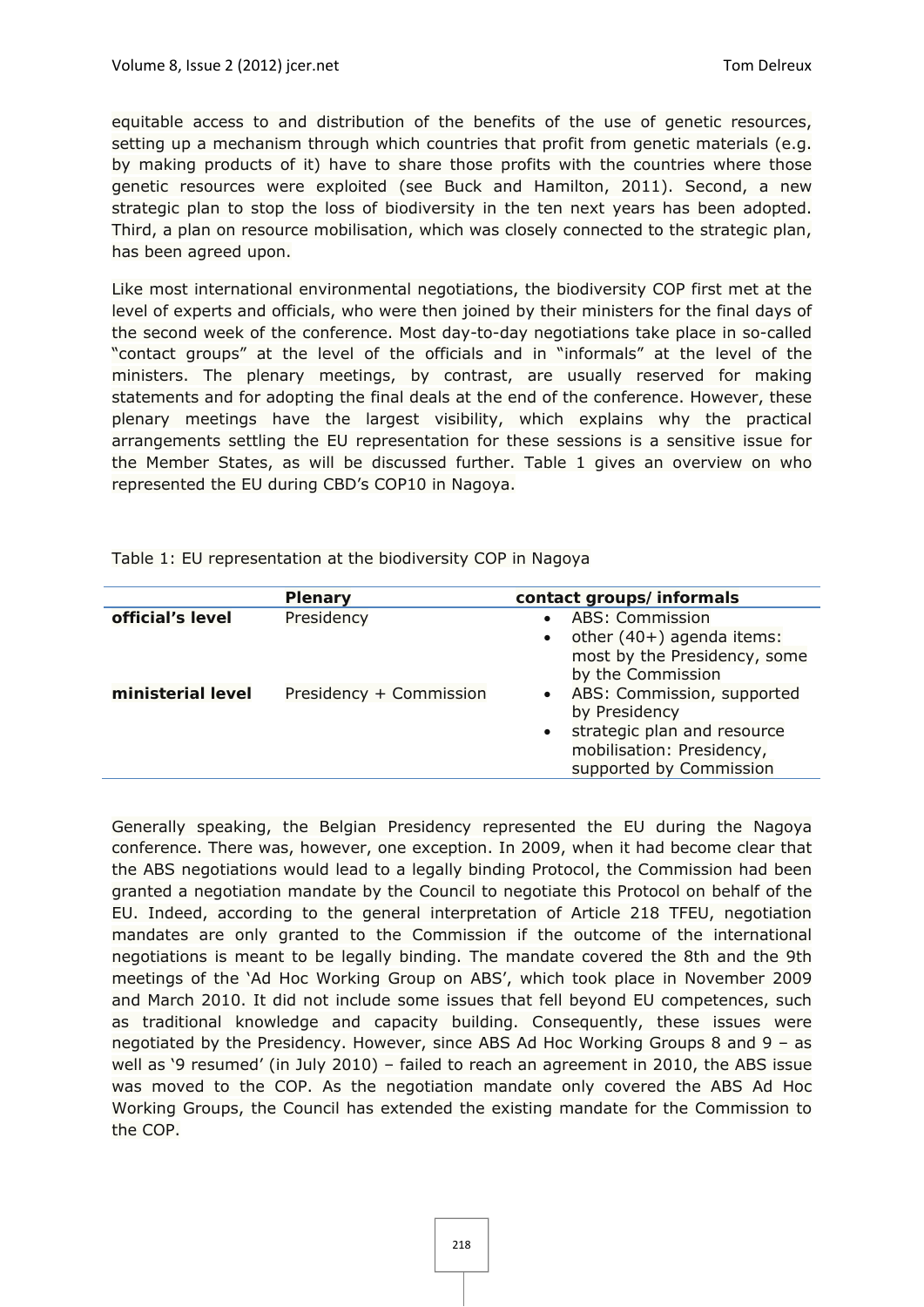Hence, at the contact group and informals level, where the negotiations are issuespecific, ABS was negotiated by the Commission. The majority of the other issues, including the strategic plan and resource mobilisation, were negotiated by the Presidency. The Belgian Presidency appointed for each of the more than 40 issues a Belgian expert as a "lead" and another one as a "co-lead". Only on a number of issues where the EU had competences and the Commission had expertise were Commission officials appointed as lead or co-lead (e.g. on biofuels and agricultural biodiversity).

When the ministers arrived in Nagoya, the large majority of technical issues were already settled. The final negotiation days could thus focus on the three elements of the package: ABS, the strategic plan and resource mobilisation. On these three issues, informal contact groups were established. The contact group on ABS was deadlocked on the final Thursday evening, which inspired the Japanese COP Presidency to present a compromise proposal on Friday morning. This text was then discussed at ministerial level, with only European Environment Commissioner Janez Potočnik and Flemish Environment Minister Joke Schauvliege (who held the Belgian Presidency) representing the EU. Simultaneously, the strategic plan and resource mobilisation were discussed at the level of the officials in open negotiation sessions and with the Presidency speaking for the EU. Once the ABS group had reached an agreement, the Belgian Presidency engaged in an informal deal-making in the corridors with the G77 (mainly Brazil), coupling the strategic plan to the resource mobilisation, which is in fact a "commitments for money" deal. After having obtained the support of the Member States for this deal, it was then settled in a joint working group on the strategic plan and resource mobilisation, and afterwards adopted during the closing plenary.

The discussion on who negotiated on behalf of the EU is only half of the story. Additionally, the question on the practical arrangements of that representation has to be tackled in order to fully understand the whole picture. Since the beginning of 2010, it was the practice in biodiversity negotiations that the EU negotiator spoke from behind the EU flag, irrespective whether he/she came from the Commission or the Presidency. In the run-up to the Nagoya conference, the Belgian Presidency wanted to continue this system at COP10 as well. However, during the first EU coordination meeting sur place (i.e. the Sunday before the start of the Nagoya meeting), a group of Member States, led by the UK, opposed this system, arguing that they wanted the Belgian Presidency to speak from behind the Belgian nameplate, and not from behind the EU one. This development seems to be linked with the climate change negotiations in Tianjin (a preparatory meeting for the Cancún COP two weeks before the Nagoya conference), where the nameplate question led to a clash in the EU (discussed below). This generated a spill-over from the climate change to the biodiversity negotiations. Moreover, all these events occurred within the general – and already tense – context of the EU's external representation. Given the high time pressure (the EU had to speak at the international level the next day), the Presidency proposed an unseen and unprecedented ad hoc arrangement, which met the UK instructions. The arrangement consisted of putting the Belgian and the EU nameplates together and all European negotiators spoke from behind both nameplates, but through a single (European) microphone. Using this arrangement, which was described as "unexplainable and hallucinatory, but a solution" by one interviewee from the Belgian Presidency, the EU was represented in plenary by the Presidency before the ministers arrived, and by the Presidency and the Commission jointly at ministerial level.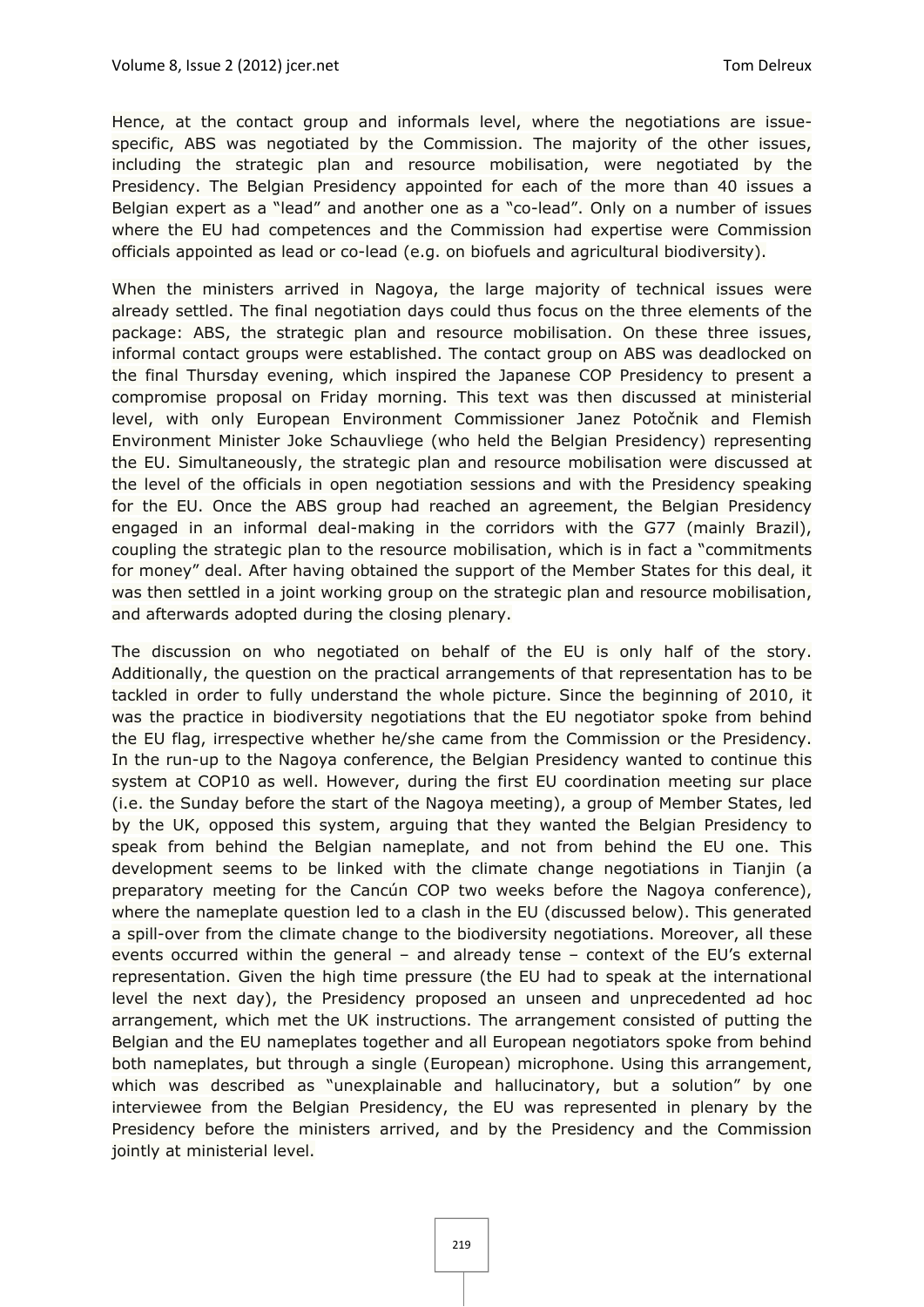In order to avoid additional spill-over (or even "contamination", as another interviewee phrased it) from the biodiversity to climate change negotiations, the Belgian Presidency team in Nagoya tried to hide this "double nameplate, single microphone" arrangement as much as possible for the people in Brussels. This again points at the tensions between the negotiators on the field and the generalists in Brussels. In this way, the Belgian biodiversity negotiators aimed to avoid that their ad hoc practical arrangements affected the ongoing debate in Coreper on the practical arrangements that would be used in the climate change negotiations in Cancún.

#### *The EU as negotiating party at the climate conference in Cancún*

The Cancún COP on climate change succeeded in reaching its (modest) ambitions to agree upon a well-balanced set of COP decisions (see Earth Negotiation Bulletin 2010b for an overview of the negotiation process and outcomes of the Cancún conference). Those decisions basically import many of the elements of the 2009 Copenhagen Accord into the UN(FCCC) framework, such as the "two degree target" (i.e. the target to keep global warming below two degrees compared to pre-industrial levels) or the financial architecture (e.g. with the establishment of the Green Climate Fund) (Oberthür, 2011). In this way, COP16 saved the multilateral and UN-led negotiation process on climate change. However, some of the most sensitive issues, such as the legal form(s) of the future climate change agreement(s) and a possible second commitment period of the Kyoto Protocol, were left for COP17, which took place a year later in Durban.

Just like the negotiations in the biodiversity COP, the climate change negotiations were also organised in various, often simultaneous, contact groups, each dealing with one particular (set of) issue(s). In addition, plenary settings were also convened, serving as both the Conference of the Parties of UNFCCC and the Meeting of the Parties of the Kyoto Protocol. Another similarity with the Nagoya conference is that negotiations in the Cancún conference were conducted at the level of officials and at ministerial level (during the second week of the COP). Table 2 shows the EU representation during UNFCCC's COP16 in Cancún.

|                   | <b>Plenary</b>                                  | contact groups/informals                                                                                         |
|-------------------|-------------------------------------------------|------------------------------------------------------------------------------------------------------------------|
| official's level  | Presidency                                      | lead negotiators :<br>AWG-LCA: from UK, Germany,<br><b>France and Poland</b><br>• AWG-KP: from the<br>Commission |
| ministerial level | Presidency + Commission,<br>de facto Commission | Presidency + Commission + in some<br>instances lead negotiators                                                  |

Table 2: EU representation at the biodiversity COP in Cancún

A specific characteristic of the EU representation in climate change negotiations is that the EU uses since 2004 a system of "lead negotiators" and "issue leaders" (Delreux and Van den Brande, 2013). It is an informal system that takes place under the formal authority of the Presidency, whereby the negotiation task is informally divided among a couple of negotiators, each negotiating on behalf of the EU for a longer period than the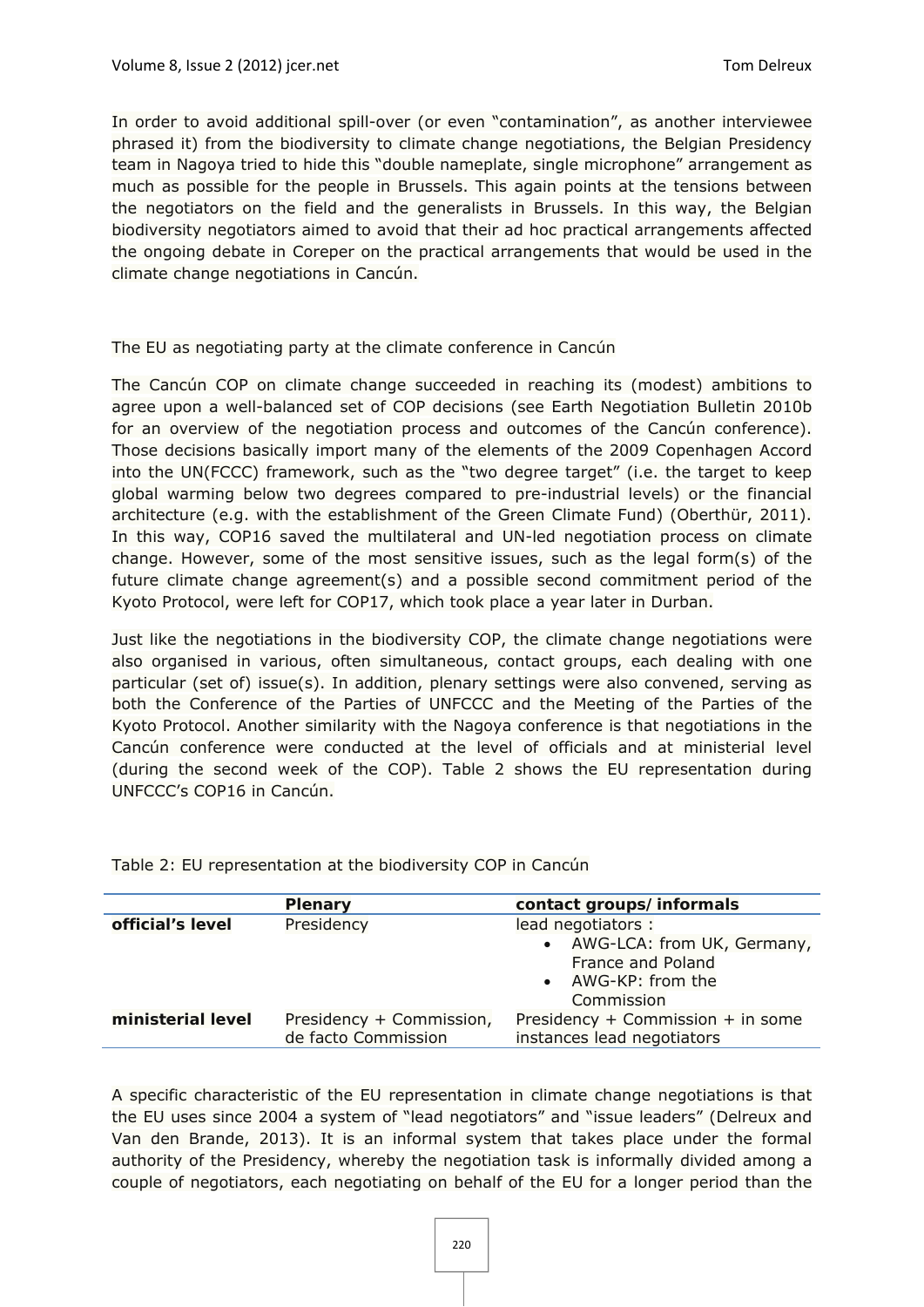six-monthly rotating Presidency and for a particular set of issues. This allows the Presidency to share the burden of the negotiation task, since climate change negotiations are often too complex and too dense to be appropriately handled by a single Presidency. Moreover, in this way, the available expertise, know-how and experiences of many actors are pooled and made use of optimally. Finally, this system guarantees continuity, since neither the preparation of EU positions nor the representation of the EU changes every six months when a new Member State holds the Presidency.

In Cancún, as in the previous years, the climate change negotiations followed a double track. The first track was negotiated with all UNFCCC parties in the institutional framework of the AWG-LCA (Ad Hoc Working Group on Long-term Cooperative Action under the Convention), whereas the second track implied negotiations only among those parties that ratified the Kyoto Protocol within the institutional setting of the AWG-KP (Ad Hoc Working Group on Further Commitments for Annex I Parties under the Kyoto Protocol). The lead country system of the EU was adapted to those two-track negotiations, as the EU used lead negotiators for AWG-LCA and lead negotiators for AWG-KP. In all contact groups of the AWG-KP, the EU was represented by a lead negotiator coming from the Commission. In the contact groups under AWG-LCA, by contrast, there were four EU lead negotiators, coming from the UK, Germany, France and Poland. When negotiating in the contact groups, the lead negotiators are usually accompanied by a group of experts from the Member States and the Commission, as well as by an official from the Presidency, who supports (and controls) the lead negotiator on the spot.

From the moment that ministers arrived in Cancún and attended the negotiations, the EU statements were made jointly by the Presidency and Commission. At a couple of meetings before the Cancún conference, e.g. at the informal Environment Council of Ghent (July 2010) or in a joint meeting with the European Parliament, Belgium's Minister Schauvliege and European Climate Action Commissioner Connie Hedegaard had made clear they would speak with "one voice" (European Parliament, 2010). The speaking time allocated to the EU was properly divided in two separate time slots, one for the Presidency's Minister and the other for European Commissioner. Interviewees indicate, however, that during the final night of the negotiations, when the outcome of the COP was discussed in plenary before the decisions were adopted, the minister from the Presidency had de facto left the final negotiation work to the Commissioner. The same dynamic can be observed as far as the informal meetings at ministerial level were concerned. Moreover, even at ministerial level, the EU has made use of the negotiation skills, experience and networks of its lead negotiators, who continued negotiating even in ministerial settings.

Just like in the EU decision-making process with regard to biodiversity negotiations, and to climate change negotiations, the question on the practical arrangements for the EU representation arose. Mirroring the biodiversity case, the nameplate question appeared to be very sensitive. In recent years, European climate negotiators spoke from behind the nameplate of the rotating Presidency, the reasoning being that the lead negotiators acted under the Presidency's authority and umbrella. However, during the preparatory climate change meeting in Tianjin (4-9 October 2010), the Belgian Presidency proposed to speak from behind the EU nameplate. This not only caused tensions (some interviewees even call it "chaos") in the EU coordination meeting sur place in Tianjin, but had two other consequences. Firstly, it spilled over into the biodiversity arena, since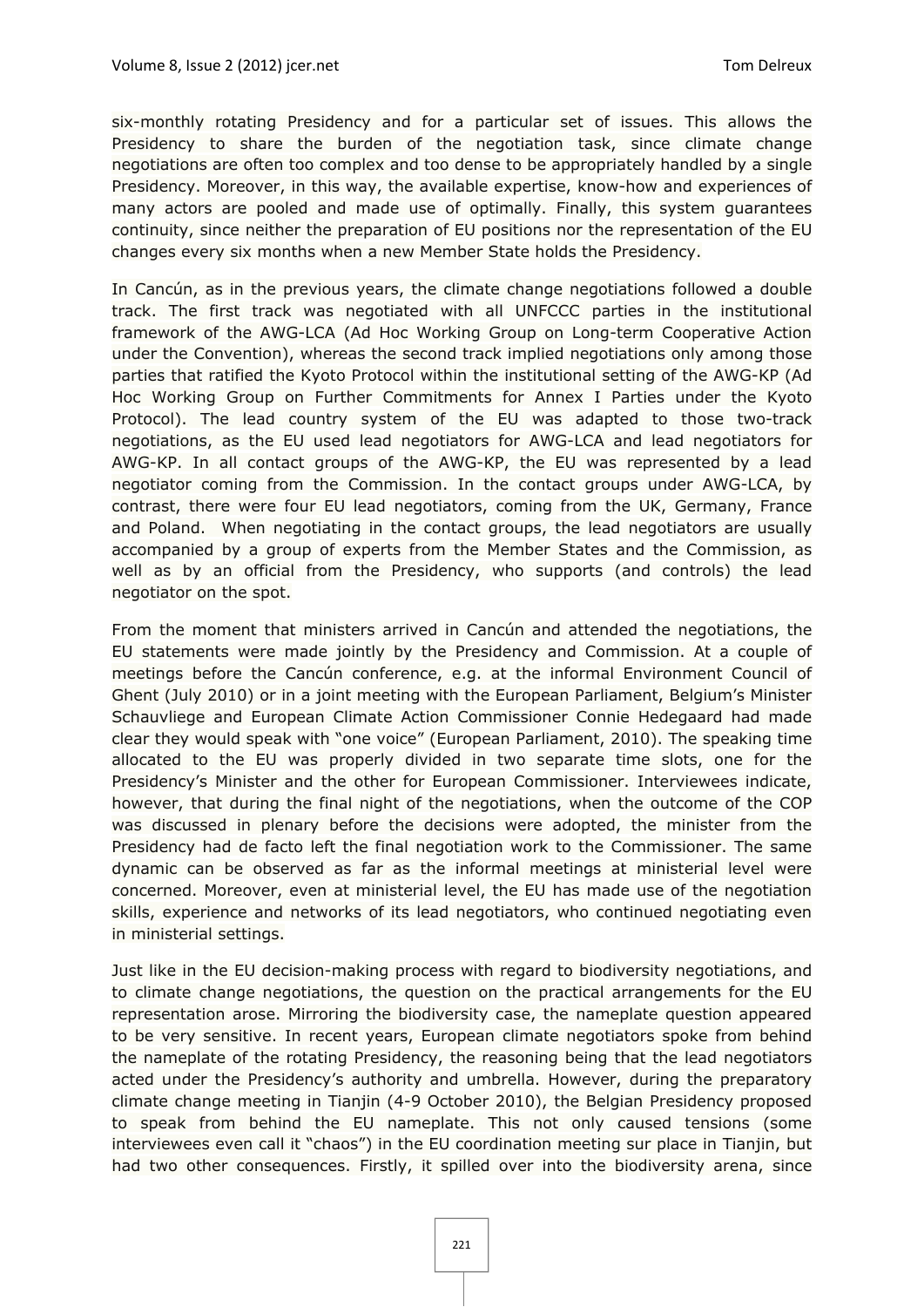some Member State representatives in Nagoya received stricter instructions on the nameplate question, which ultimately led to the "double nameplate, single microphone" arrangement in Nagoya (discussed previously). Secondly, the practical arrangements for the climate negotiations were placed on the agenda of Coreper, aiming to determine a practical arrangement for the Cancún COP. A few days before the start of COP16, on 19 November 2010, Coreper agreed upon such practical arrangements. They were very limited, basically stipulating that the Commission and the Presidency would take the floor from behind the EU nameplate, that the existing system of lead negotiators would continue to be the practice throughout these negotiations, that the EU coordination meetings would be chaired by the Presidency (indeed, the question on the chairing of coordination meetings had now been added to the "grey zone" and the range of issues dominated by the interinstitutional battle), and that these practical arrangements did not establish a precedent. Hence, these arrangements for the climate change negotiations were confirmed on paper (by Coreper), whereas those for the biodiversity negotiations were agreed upon on the spot without any backing from the Brussels-based circuit or the capitals. Substantively, the practical arrangements for Cancún changed the existing practice, since EU negotiators (the Presidency, the Commission and the lead negotiators) spoke from behind a single EU nameplate at COP16.

#### **The two-level game played by the Belgian presidency in Nagoya and Cancún**

As explained earlier in this paper, the actor who negotiates on behalf of the EU in international environmental negotiations faces a two-level-game dilemma since it has to reconcile the external pressure to reach an agreement in the COP and the internal pressure not to deviate from the EU position established in the Council. During the biodiversity and climate negotiations in the second half of 2010, the Belgian Presidency was confronted with such a situation.

In this respect, the most delicate issue that the Belgian Presidency had to deal with during the biodiversity conference in Nagoya was definitely the resource mobilisation dossier. Basically, resource mobilisation is about financial support from developed to developing countries to help the latter with realise the objectives of the strategic plan that aims to stop the loss of biodiversity. In the economic, financial and budgetary circumstances at the end of 2010, most Member States had a red line not to make any financial commitments at COP10. However, since resource mobilisation was closely connected to the strategic plan, and since adopting a strong strategic plan was the top priority for the EU in Nagoya (Council of the EU, 2010a), the Presidency was confronted with a two-level-game dilemma: how to reach an attractive deal on the strategic plan without giving in on the red lines of the Member States regarding the financial commitments (internal pressure), while the external partners – mostly developing countries – could only accept a strategic plan if money was put on the table (external pressure)?

In the informal package deal on the strategic plan and resource mobilisation that the Belgian Presidency had reached with Brazil at the final day of the conference (discussed previously), the Presidency received a satisfactory strategic plan, but in exchange it had to make concessions on resource mobilisation, resulting in a commitment to "adopt targets at its eleventh meeting" (i.e. COP 11 in 2012) (CBD COP 10 Decision X/3, point 8.i). Before this corridor deal could be made public to the major players in the COP, the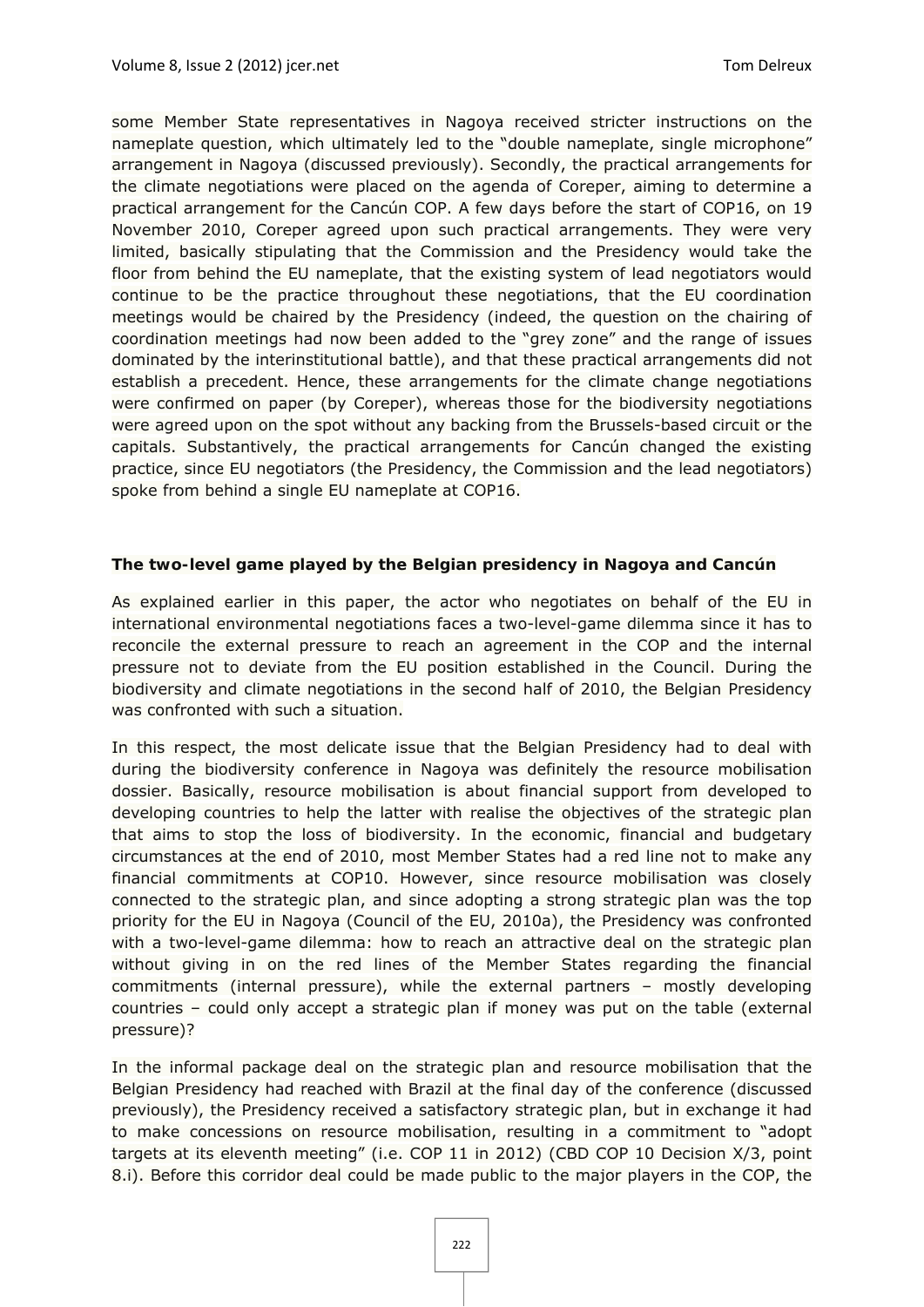Presidency first had to convince the Member States. Therefore, it convened a coordination meeting, where it had to convince the Environment ministers of the Member States that this deal was the best possible one given the international negotiation dynamics.

The Belgian Presidency succeeded in gaining the support of the coordination meeting by combining three strategies. First, it effectively transferred the pressure from the international negotiations, making clear that this trade-off (developing countries' commitments in the strategic plan for the sentence "adopt targets at its eleventh meeting" by the EU) was the only feasible way to end the two-week negotiation session in Nagoya successfully. Second, in the EU coordination meeting, the Presidency stressed the importance of all other European achievements in the COP (e.g. a strong strategic plan, the adoption of the ABS Protocol, technical decisions in line with the European position). This way, the Presidency aimed to increase the weight of the benefit side of the cost-benefit analysis that all Member States had to make at such a moment (Delreux and Kerremans, 2010). Third, the Presidency has persuaded the Member States that the wording of the EU concession ("adopt targets at its eleventh meeting") leaves room for interpretation, since the deal does not specify what kind of targets the EU would have to accept at COP11. In other words, this wording allows for adopting targets other than Official Development Assistance (ODA) targets. In that regard, by leaving open the interpretation of that sentence, the Presidency tried to sell what was presented as a concession externally as being not necessarily a concession internally. Moreover, by emphasising this open interpretation, the Presidency offered to the Environment ministers the arguments they needed to sell this outcome on resource mobilisation in their own governments, and specifically to their Finance Ministers. In this way, the Presidency helped the representatives of the Member States in Nagoya not to be called back when they returned to their capital.

In the climate change negotiations at COP16 in Cancún, the EU negotiators – under the guidance of the Belgian Presidency – have not been confronted with a difficult situation where externally generated expectations contradicted with their internally determined room for manoeuvre. In other words, the Belgian Presidency was not faced with difficulties to sell external commitments to the Member States in Cancún. The main reason for this is related to the developments of the international negotiations in the COP and to the way the Mexican COP Presidency handled those negotiations. COP16 passed the most difficult and politicised issues to future COPs (Durban 2011, Doha 2012). In that respect, the approach of the Mexican COP Presidency facilitated the task of the Belgian EU Presidency, since the former avoided that the latter had to persuade the Member States to accept certain (painful) concessions.

Although the international negotiation context was beneficial for the Belgian Presidency to deal with its two-level-game tension, the Presidency had also actively contributed to prevent it from being confronted with contradictory expectations from the international level and from the EU level. First of all, the EU arrived in Cancún with moderate ambitions, namely to achieve a well-balanced set of COP decisions (and not an allencompassing climate change treaty, like in the run-up to COP15 in Copenhagen in 2009) (Council of the EU, 2010b). From the beginning of its Presidency, the Belgian strategy had been to temper the ambitions among the Member States, this way also assuring that the Presidency was not blamed by the Member States for not being able to realise the EU objectives. Second, the European approach, driven by the Presidency, was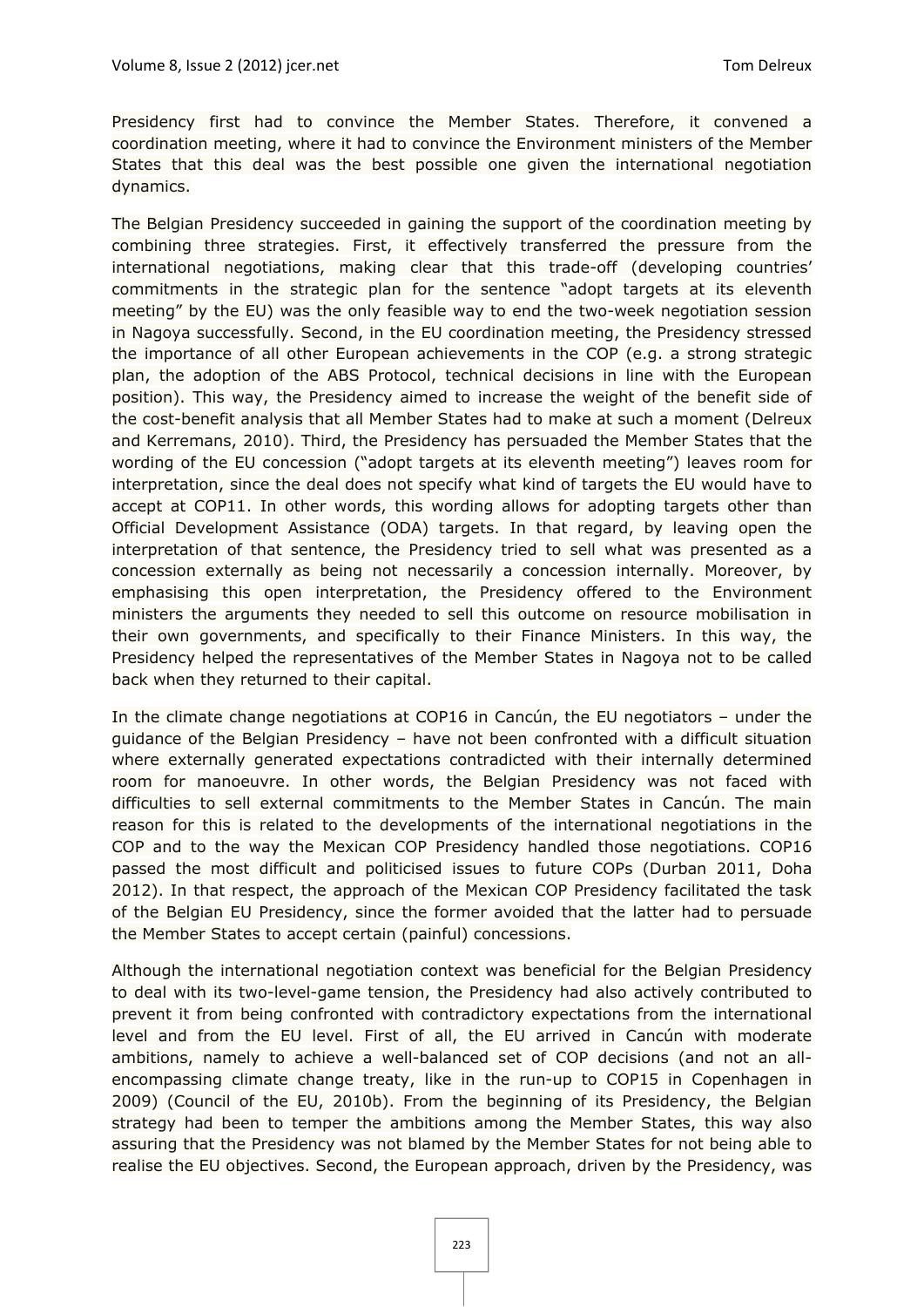to actively contribute to the strategy of the Mexican COP Presidency. Indeed, the Mexican strategy was to collect as much input as possible during the COP. According to the interviewees, the Mexican COP Presidency has listened to the negotiation parties for most of the two weeks and only tabled a proposal at the end of the COP. That Mexican proposal was then politically "to take or to leave". The fact that it was ultimately taken by the COP is most probably due to the fact that all parties could find their points in that proposal, and – even more important – that the Mexican proposal crossed no red lines of the major players. This was, of course, facilitated by passing the most politically sensitive issues to the next COP. The EU negotiators, under the guidance of the Belgian Presidency, actively participated in this "input gathering" strategy of the Mexican COP Presidency, decreasing the likelihood of being blamed – or called back – by the Member States.

#### **Conclusion**

This paper has shown that there is still a role for the rotating Presidency in the external representation of the EU under the rules of the Lisbon Treaty. In other words, the status quo of the EU representation in international environmental negotiations has largely been maintained. The empirical analysis revealed that this was certainly the case in 2010, but the question remains as to whether the rotating Presidency will continue to play a major role in international environmental conferences in the future or whether the second half of 2010 was rather a transitional period with the EU not (yet) having its house in order.

Whereas there are no indications that the role of the rotating Presidency is diminishing in biodiversity negotiations, the picture may be different in climate change negotiations. Indeed, the Climate Action Commissioner Hedegaard seems to have played a bigger role at the international scene at the expense of the Polish Environment Minister of the rotating Presidency at the 2011 Durban climate conference, suggesting that the balance may tip to the advantage of the Commission in the near future at the cost of the Presidency (and thus the Council). Also Sijbren de Jong and Simon Schunz find that the Commission took a stronger stance in representing the EU in Durban, but they explain this by referring to the personality of the Climate Action Commissioner, "the charismatic former Danish Minister Connie Hedegaard" (de Jong and Schunz, 2012). Stressing her key efforts in bridge-building between developed and developing economies in the endgame of the Durban negotiations, Commissioner Hedegaard was even called "the hero of the Durban meeting" (The Guardian, 11/12/2011). This contributed to the diplomatic success of the EU in Durban.

However, this does not mean that climate negotiations are now exclusively conducted by the Commission on the EU side. Two reasons now indicate that the rotating Presidency still matters in international climate negotiations and that the main argument of this article still holds true. First, if the growing role of the Commission is indeed confirmed, it is mainly the case at ministerial level in the final days of the conference, when the European Climate Action Commissioner enters the scene. Her experience in climate change politics is often stronger than that of the minister from the rotating Presidency. However, at the officials' level, in contact groups and working groups, the informal division of labour between lead negotiators, who function under the Presidency's umbrella, is still used (although the Commission also takes up a lead negotiator position)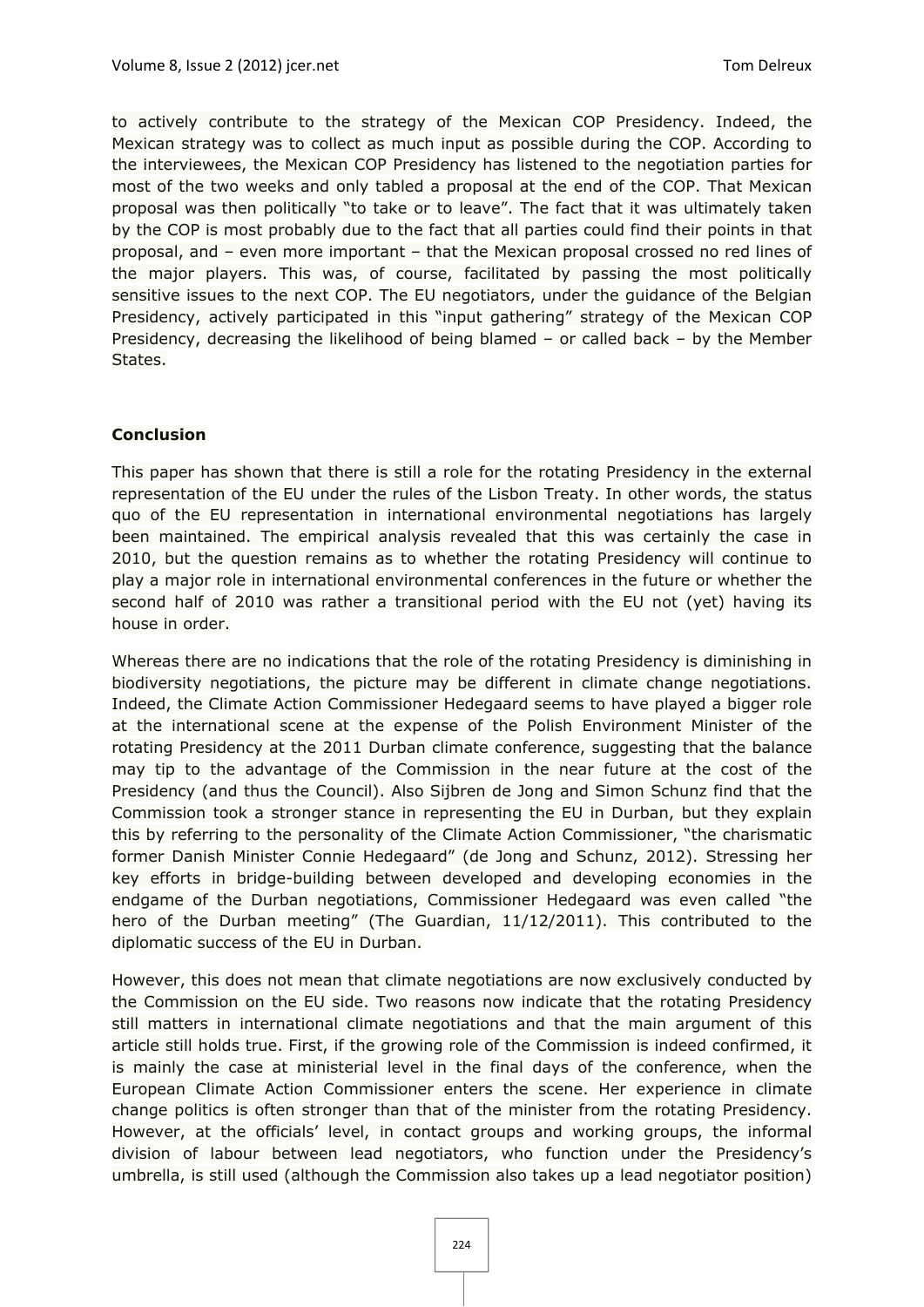and the Presidency still occupies a central position in the EU. One should not underestimate the importance of these contact and working groups, as a lot of technical and preparatory work is already done there. Second, there are today no indications that, in the near future, climate change negotiations will be completely left to the Commission, with the Commission for instance negotiating on the basis of a mandate by the Council, as occurs in international trade negotiations. As long as this legal path is not followed, there will remain some room for the rotating Presidency.

Returning to the main argument of this paper, the main reason why the status quo was not changed in 2010 – even with new rules and with a player in the driving seat wanting to implement those new rules – was the fact that the EU was internally deadlocked on the question. There was no room to move existing practices into the direction of the intentions behind the Lisbon Treaty because of the highly tense interinstitutional relations in the EU, caused by the aftermath of Copenhagen, the grey zones initiated by the Lisbon Treaty, the experiences with the mercury mandate and the divisions on those questions between external relations generalists and environmental negotiators. As a result, the Belgian Presidency led the EU representation at the biodiversity COP in Nagoya and at the climate COP in Cancún. However, certainly in the climate negotiations, the existing practice to informally leave most of the negotiation work to other EU actors continued. Indeed, also as far as the informal dynamics were concerned, the status quo was maintained. This probably ensured that the external damage of the internal struggling was relatively limited.

The only area where 2010 brought some changes in the external representation of the EU in international environmental negotiations was in the practical arrangements used to organise the EU representation on the floor. In particular, the question on the EU nameplate was extremely sensitive, leading to tense discussions. In that context, it seems that the EU will have to leave these internal discussions, either by pragmatically determining flexible arrangements that are considered appropriate and effective on the floor, or by a Court case clarifying the grey zones, if it wants to concentrate again on the substance and on its impact on international environmental negotiations.

\*\*\*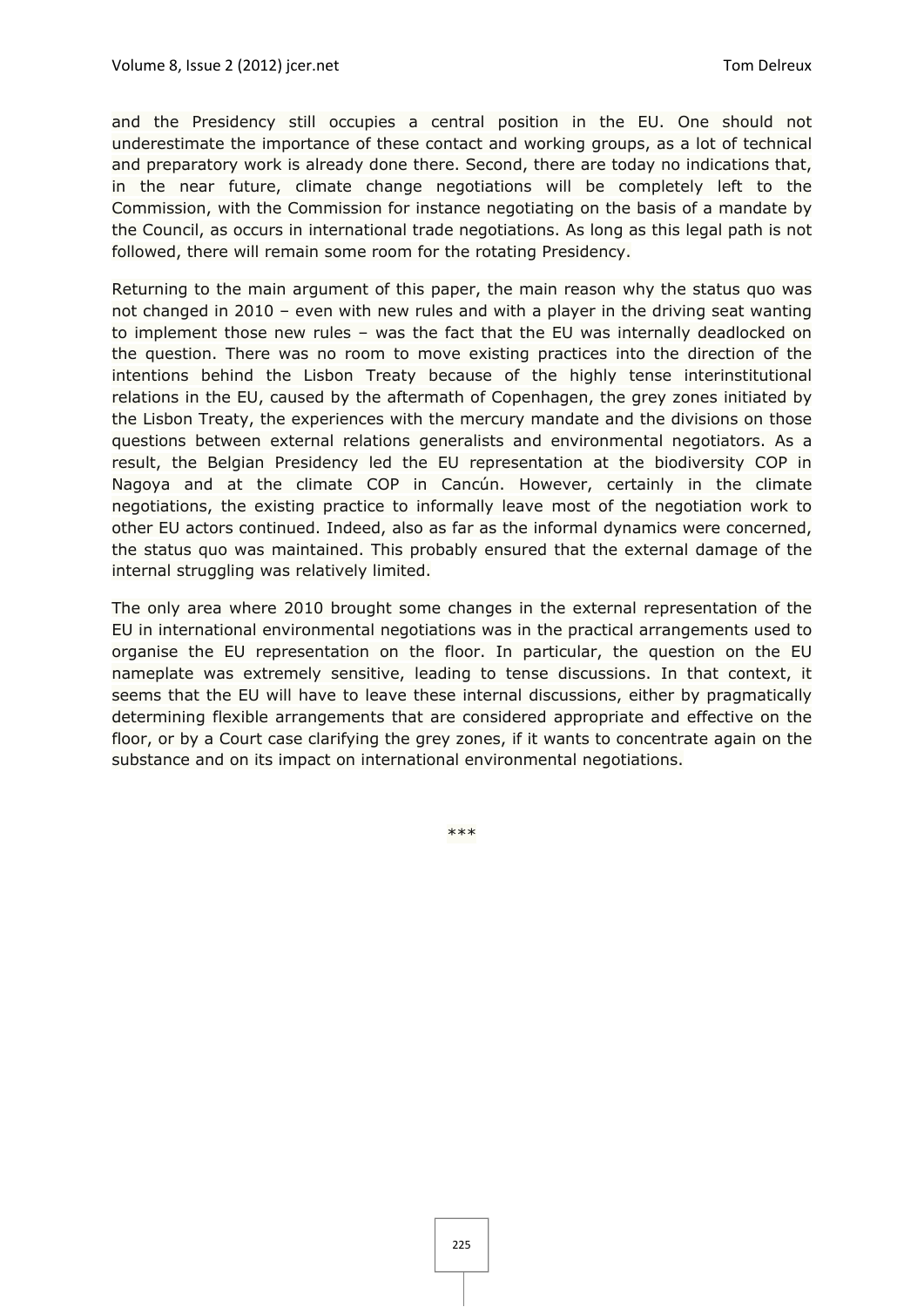Belgian Presidency (2010). Speech by Yves Leterme, Prime Minister of Belgium. European Parliament Wednesday, July 7th 2010, http://www.eutrio.be/files/bveu/media/source1856/documents/2010-07- 07\_Y.Leterme\_EN.pdf (Last accessed 29/10/2012).

Buck M., Hamilton C. (2011). 'The Nagoya Protocol on Access to Genetic Resources and the Fair and Equitable Sharing of Benefits Arising from their Utilization to the Convention on Biological Diversity', Review of European Community & International Environmental Law, 20 (1), pp. 47-61.

CBD (2010). COP 10 Decision X/3. Strategy for resource mobilization in support of the achievement of the Convention's three objectives, http://www.cbd.int/decision/cop/?id=12269 (Last accessed 29/10/2012).

Corthaut, T. and Van Eeckhoutte, D. (2012). 'Legal Aspects of EU Participation in Global Environmental Governance under the UN Umbrella' in J. Wouters, H. Bruyninckx, S. Basu and S. Schunz (eds), The European Union and Multilateral Governance. Assessing EU Participation in United Nations Human Rights and Environmental Fora. Basingstoke: Palgrave Macmillan.

Council of the EU (2010a). Preparation of the tenth meeting of the Conference of the Parties (COP 10) to the Convention on Biological Diversity (CBD) (Nagoya, 18-29 October 2010) – Council conclusions, 14975/10.

Council of the EU (2010b). Preparations for the 16th session of the Conference of the Parties (COP 16) to the United Nations Framework Convention on Climate Change (UNFCCC) and the 6th session of the Meeting of the Parties to the Kyoto Protocol (CMP 6) (Cancún, 29 November to 10 December 2010) -Council conclusions, 14957/10.

Curtin, J. (2010). The Copenhagen Conference: how should the EU respond?, Dublin: Institute of International and European Affairs.

Damro, C., Hardie, I. and MacKenzie, D. (2008). 'The EU and Climate Change Policy: Law, Politics and Prominance at Difference Levels', Journal of Contemporary European Research, 4 (3), pp. 179-192.

Degrand-Guillaud, A. (2009). 'Actors and Mechanisms of EU Coordination at the UN', European Foreign Affairs Review, 14 (3), pp. 405-430.

Delreux, T. (2011) The EU as International Environmental Negotiator. Surrey: Ashgate.

Delreux, T. and Criekemans, D. (2012). 'Environment, Climate Change and Energy: Inter-institutional Compromises and International Representation' in S. Van Hecke and P. Bursens (eds), Readjusting the Council Presidency. Belgian Leadership in the EU. Brussels: Academic & Scientific Publishers.

Delreux, T. and Kerremans, B. (2010). 'How Agents Weaken their Principals' Incentives to Control: The Case of EU Negotiators and EU Member States in Multilateral Negotiations', Journal of European Integration, 32 (4), pp. 357-374.

Delreux, T. and Van den Brande, K. (2013), 'Taking the lead: informal division of labour in the EU's external environmental policy-making', Journal of European Public Policy, 20 (1), pp. 113-131.

Earth Negotiation Bulletin (2010a). 'Summary of the tenth Conference of the Parties to the Convention on Biological Diversity, 18-29 October 2010', Earth Negotiation Bulletin, 9 (544), http://www.iisd.ca/download/pdf/enb09544e.pdf (Last accessed 29/10/2012).

Earth Negotiation Bulletin (2010b). 'Summary of the Cancun Climate Change Conference: 29 november-11 December 2010', Earth Negotiation Bulletin, 12 (498), http://www.iisd.ca/download/pdf/enb12498e.pdf (Last accessed 29/10/2012).

Emerson, M., Balfour, R., Corthaut, T., Wouters, J., Kaczynski, P. and Renard, T. (2011). Upgrading the EU's Role as Global Actor. Institutions, Law and the Restructuring of European Diplomacy. Brussels: Centre for European Policy Studies.